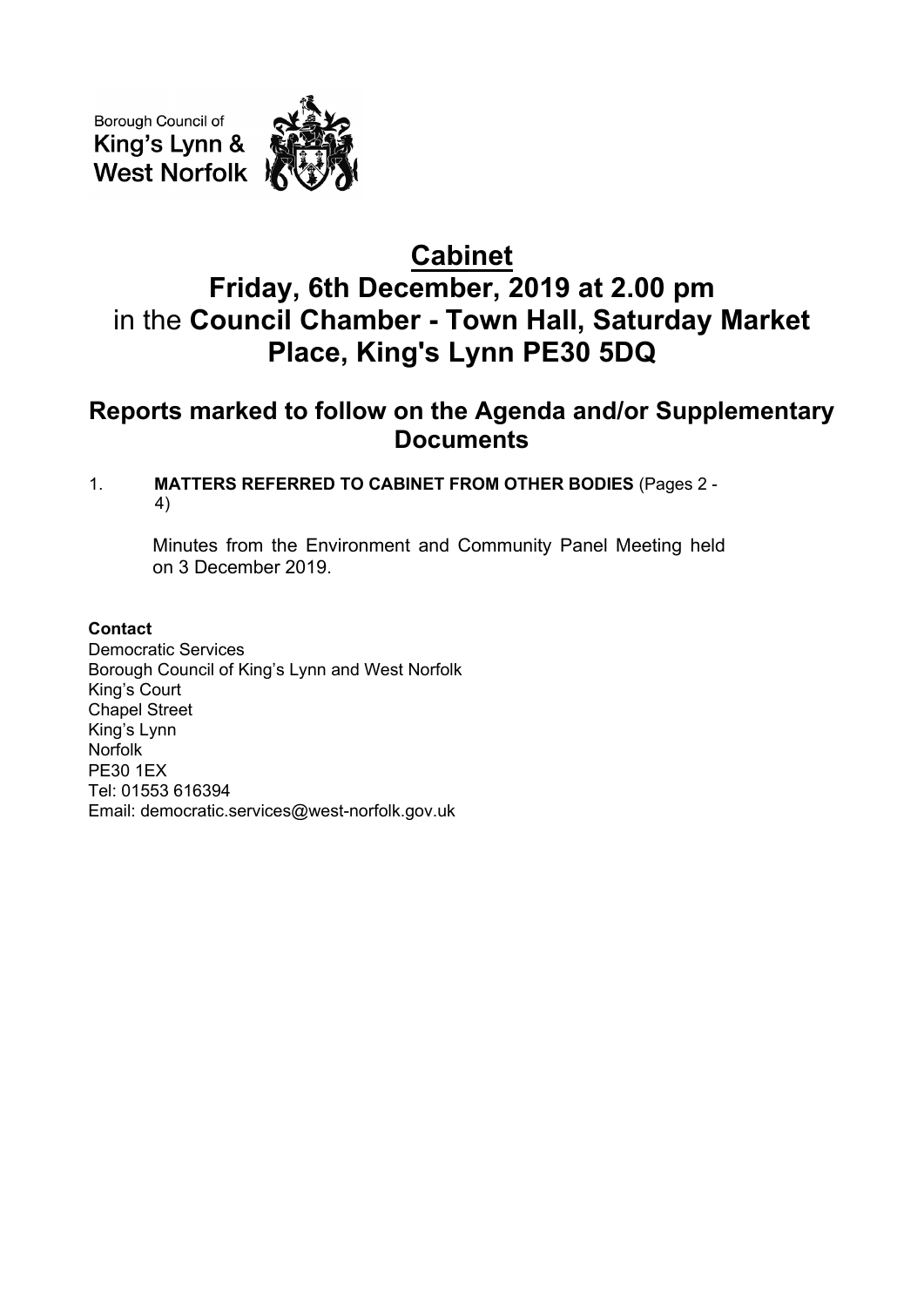#### **ENVIRONMENT AND COMMUNITY PANEL MEETING 3 DECEMBER 2019**

#### **EC57: UPDATE ON WASTE COLLECTION CONTRACT PROCUREMENT**

All Councillors had been invited to the meeting for this item so that they had the opportunity to receive an update from the Waste and Recycling Manager on the Waste Collection Contract, receive an overview of the process and receive an update on the position in advance of the Special Cabinet meeting which was scheduled to take place on Friday 6<sup>th</sup> December 2019.

The Waste and Recycling Manager explained that the new contract procurement had been a considerable piece of work. The report provided detail of the joint procurement process, which had a long lead in to ensure that the new arrangements would be in place at the correct time. He explained that new vehicles would have to be purchased and there could be up to a forty week wait for delivery of new vehicles.

He reminded those present that Cabinet had taken the decision to enter into the joint procurement process in order to take advantage of the financial and environmental benefits of joint arrangements.

The Waste and Recycling Manager explained that the final pricing for tenders had been received and these were currently being evaluated and would be presented to a special Cabinet meeting on 6th December 2019.

The Panel's attention was drawn to the procurement process which was included in the report, legal implications, risks and requirements that bidders had to meet. The Panel was also informed that the period of contract was based on the life of the collection vehicle, which was approximately eight years. The cost of the vehicles could only be held for thirty days by the supplier.

The Chair thanked the Waste and Recycling Manager for his report and invited questions and comments from those present, as summarised below.

Councillor Kemp asked for clarification on how often bins would be emptied in unparished areas. The Waste and Recycling Manager explained that this function was carried out by the Public Open Space team and did not form part of the contract, so would therefore remain unchanged.

Councillor Kemp raised concern that the new vehicles would be diesel and the Waste and Recycling Manager explained that consideration had to be given to the large geographical area that the vehicles would have to cover, meaning that the use of electric or hybrid vehicles was not an option because of the potential lack of range.

Councillor Kemp also made reference to the re-use of Bulky Waste. The Waste and Recycling Manager explained that proposals for the re-use of Bulky Waste had been considered as part of the contract and proposals were being evaluated.

Councillor Joyce asked if the frequency of collections would change. The Waste and Recycling Manager explained that they would not.

Councillor Joyce also asked about monitoring of the contract and if there was a break clause. The Waste and Recycling Manager explained that there was the option to extend the initial eight year contract if arrangements were working. Default notices would be reported to the Council as required and the Environment and Community Panel could request updates at any time. He drew attention to the Performance Management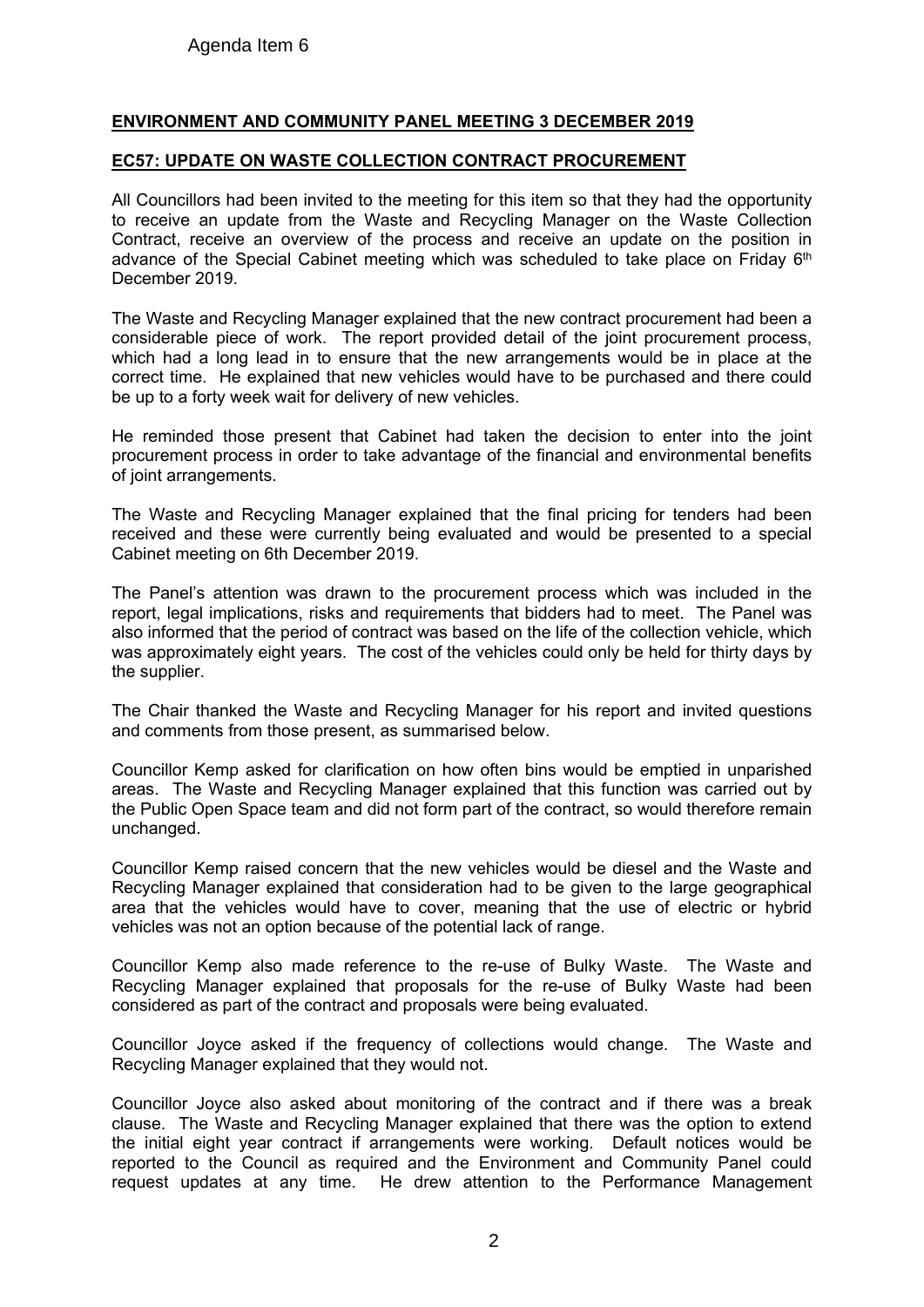Framework which meant that the Council could terminate the contract based on poor performance.

Councillor Squire asked what would happen to the vehicles after their eight year life cycle. The Waste and Recycling Manager explained that there were companies who would buy second hand vehicles. Councillor Squire also asked for information on the arrangements for food waste collections. The Waste and Recycling Manager explained that food waste would continue to be collected and different options had been put forward by different bidders and these were currently being evaluated.

In response to questions from Councillor Squire regarding Garden Waste collections the Waste and Recycling Manager explained that if households had multiple bins, they should all still be emptied at the same time. He explained that there could sometimes be issues with frost and contents sticking to the inside of the bin.

In response to a question from Councillor Parish, the Waste and Recycling Manager explained that technology was available in that bin sensors could register when bins were full and required emptying. Councillor Parish also referred to access to bins on beaches and the difficulty that large vehicles could have accessing them. The Waste and Recycling Manager explained that services would be provided in accordance with the policy in that bins should be placed adjacent to highways. He also explained that different options had been put forward by bidders and would be evaluated.

Councillor Parish also asked about the incineration of waste and the Leader of the Council, Councillor Long explained that Norfolk County Council was the waste disposal authority and the Borough Council did not have control over the disposal of waste.

Councillor Moriarty asked for clarification on the contract commencement dates and if vehicles had already been purchased. The Waste and Recycling Manager clarified that North Norfolk District Council's arrangements would commence on 1<sup>st</sup> April 2020, the Borough Council's arrangements would commence on 1<sup>st</sup> April 2021. He also reminded those present of the long lead in time to purchase a vehicle and explained that North Norfolk would make separate arrangements with the contractor regarding the use of vehicles whilst they were waiting for the new vehicles. The Waste and Recycling Manager confirmed that no vehicles had been purchased at this time.

In response to a question from Councillor Bubb regarding discounts for households that had a second garden waste bin, the Waste and Recycling Manager explained that this would not be introduced.

Councillor Joyce referred to incineration. He suggested that the Council's involved in the joint contract procurement could work together to influence the way that waste was disposed of, especially if it resulted in environmental and financial benefits. The Waste and Recycling Manager explained that Norfolk County Council was currently looking at re-procurement of their waste disposal contract.

Councillor Kemp referred to incineration and alternative solutions. She asked about Material Works. The Leader of the Council, Councillor Brian Long offered to discuss Material Works with Councillor Kemp outside of the meeting. He also reminded those present that the contract that the Panel was considering was for waste collection and the Borough Council did not have responsibility for waste disposal, this was a County function and that Councillor Kemp should raise issues regarding the disposal of waste with Norfolk County Council.

Councillor Bullen asked if there were any trends in the production of waste and if the amount of waste was reducing. The Waste and Recycling Manager explained that there was a